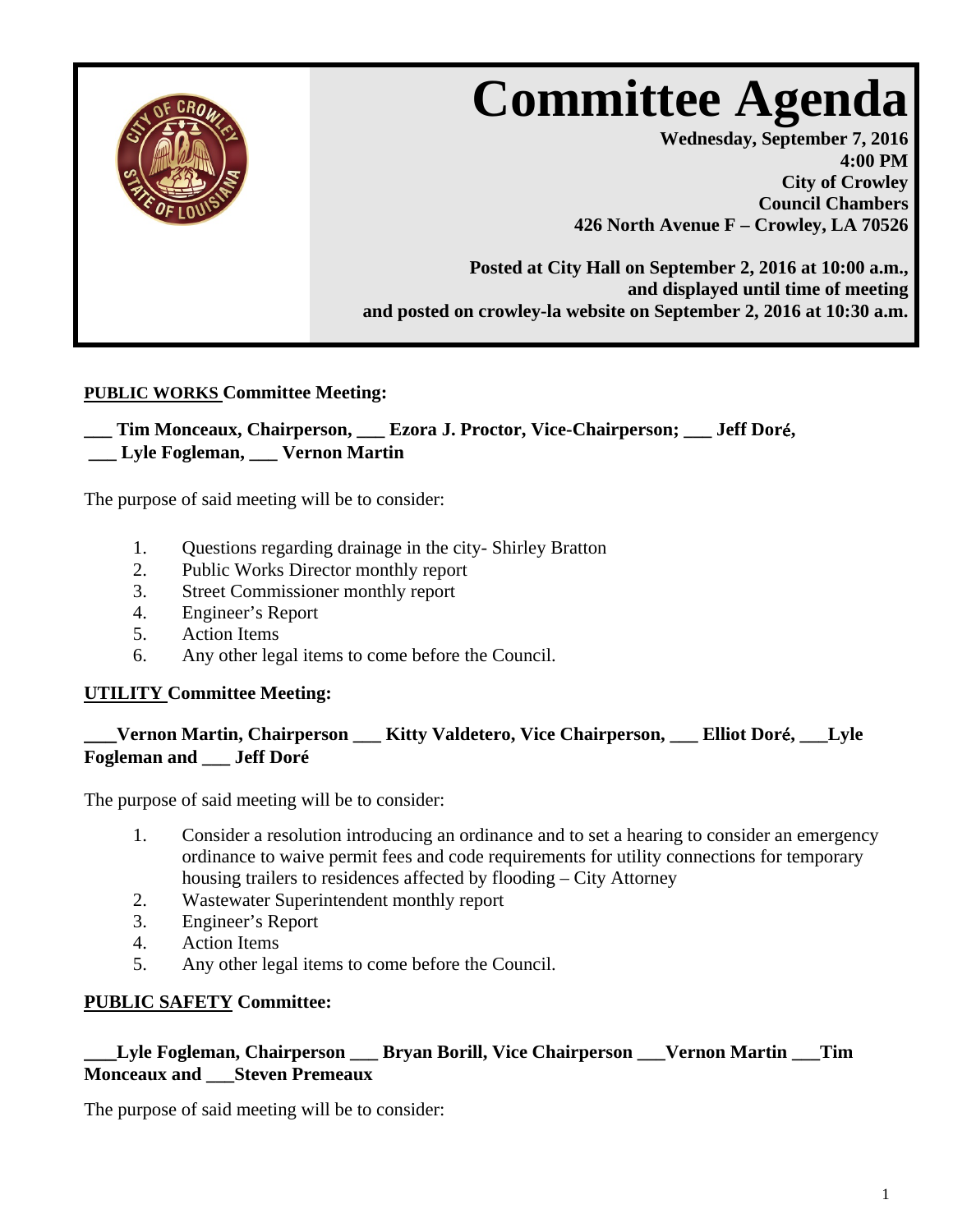- 1. Call for a public hearing to proceed with condemnation of property situated as Lot 6-7, Block 2, Standard Sub located at 107 Dronet owned by Cleveland JohnBaptist, Et. Al.
- 2. Call for a public hearing to proceed with condemnation of property situated as Lot 6, Block 88, West Crowley located at 425 West 6<sup>th</sup> Street owned by Paul Victoria
- 3. Consider the closure of three street locations: First Street between Avenue G and Avenue H, Avenue G between First Street and Front Street, and Front Street between Avenue G and Avenue H on September 24, 2016 from 7:00 a.m. to 4 p.m. for a car show as requested by Samantha Hebert of Double L Customs located at 101 North Avenue H
- 4. Police Department Report Chief Broussard
- 5. Fire Department Report Chief Viator
- 6. Beer & Liquor Licenses (**New** & **Renewals**)
- 7. Code Enforcement
- 8. Action Items
- 9. Any other legal items to come before the Council

## **ZONING & ANNEXATION Committee:**

### **\_\_\_ Kitty Valdetero, Chairperson \_\_\_ Vernon Martin, Vice Chairperson \_\_\_ Bryan Borill\_\_\_ Elliot Doré and \_\_\_ Steven Premeaux**

The purpose of said meeting will be to consider:

- 1. Engineer's Report
- 2. Subdivision
- 3. Re-subdivision
- 4. Trailer petitions
- 5. Variance
- 6. Conditional Use Permit
- 7. Home Occupancy
- 8. Plat Approval
- 9. Zoning
- 10. Action Items

a. Consider a resolution introducing an ordinance and to set a hearing to amend Ordinance No. 1163 to rezone a portion of the property zoned as Commercial Districts, to R-1 - City Attorney

11. Any other legal items to come before Council

### **PUBLIC BUILDINGS Committee:**

## **\_\_\_Bryan Borill, Chairperson \_\_\_Lyle Fogleman, Vice Chairperson \_\_\_Elliot Doré \_\_\_ Tim Monceaux and \_\_\_ Steven Premeaux**

- 1. City Hall
- 2. Criminal Justice Center
- 3. Rice Theatre, Annex
- 4. Fire Department Condition of Central Fire Station
- 5. Wastewater Facility
- 6. Recreation Buildings
- 7. Motor Vehicle Facility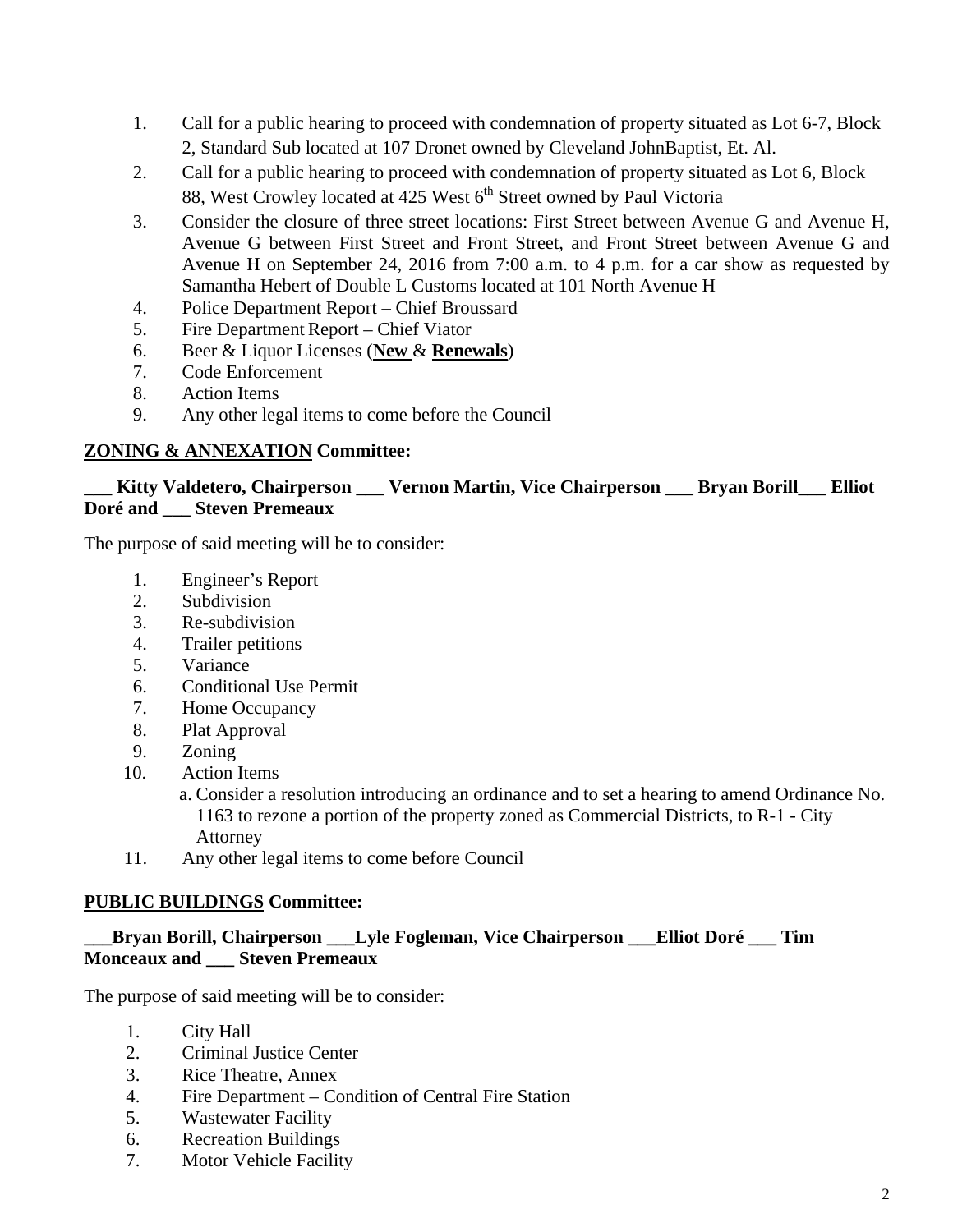- 8. Marble Building
- 9. Public Works Building
- 10. Enterprise Center of Acadia
- 11. Wells Fargo Express Railway Building
- 12. Animal Shelter
- 13. Action Items
- 14. Any other legal items to come before the Council

#### **INSURANCE & PERSONNEL Committee:**

### **\_\_\_\_ Ezora J. Proctor, Chairperson, \_\_\_\_ Jeff Dor**é**, Vice Chairperson, \_\_\_\_ Bryan Borill, \_\_\_\_\_ Kitty Valdetero and \_\_\_\_Vernon Martin.**

The purpose of said meeting will be to consider:

- 1. Consider adoption of new policies and procedures as presented at August regular Council meeting 8/9/16 (page 14 amended)
- 2. Consider exempt salaried employees payment for emergencies
- 3. Insurance
- 4. Fire Department Personnel Action
- 5. Action Items
- 6. Any other legal items to come before the Council

### **COMMUNITY & ECONOMIC DEVELOPMENT Committee:**

# **\_\_\_\_Jeff Dor**é**, Chairperson, \_\_\_\_ Tim Monceaux, Vice Chairperson, \_\_\_\_Kitty Valdetero \_\_\_\_ Ezora J. Proctor and \_\_\_\_ Bryan Borill**

The purpose of said meeting will be to consider:

- 1. Consider co-sponsorship for Greetings from Levy Park, November 5, 2016
- 2. Consider co-sponsorship for Chamber of Commerce Annual Gumbo Cookoff, October 29, 2016
- 3. Activities Report
- 4. Action Items
- 5. Any other legal items to come before the Council

### **RECREATION Committee:**

### **\_\_\_\_ Steven Premeaux, Chairperson, \_\_\_\_ J. Elliot Dor**é**, Vice Chairperson \_\_\_\_ Ezora J. Proctor \_\_\_\_ Tim Monceaux and \_\_\_\_\_ Lyle Fogleman**

- 1. Consider roller skating, roller blading, skate boarding & or any kind of board skating on tennis courts at the parks-Kathy Cormier, 123 Buckley Road
- 2. Skate park with ramps Kathy Cormier, 123 Buckley Road